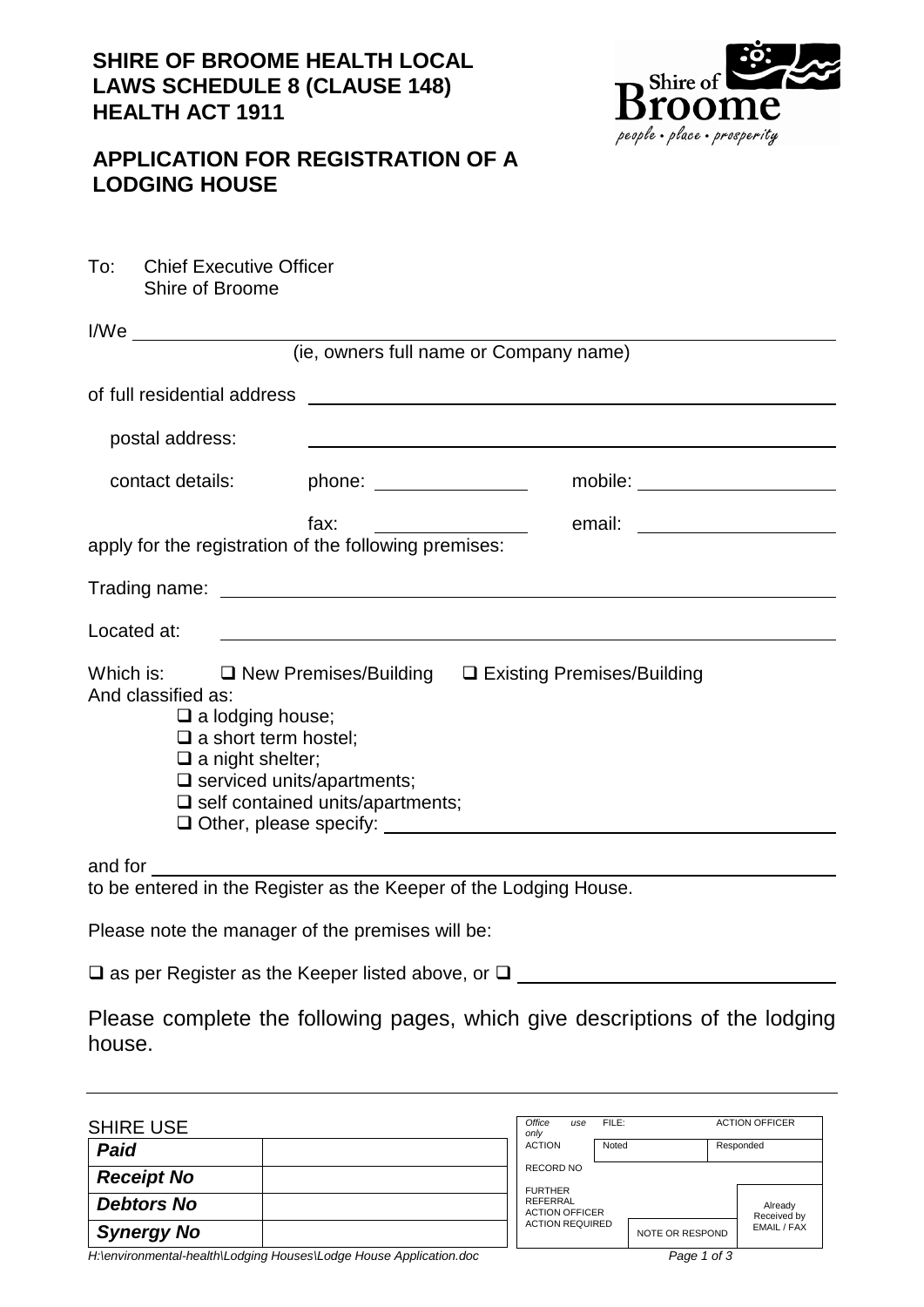# **DESCRIPTION OF LODGING HOUSE**

Number of storeys

## **ROOMS FOR PRIVATE USE (KEEPER OR MANGER RESIDING ON SITE)**

Keeper or Manager will be in a house/apartment with own bathroom, laundry, kitchen and living areas: Yes/No

If Yes number of bedrooms: If No, please fill in table below

| Area                    | Number and comments (if any) |
|-------------------------|------------------------------|
| <b>Bedrooms</b>         |                              |
| Bathroom/s and toilet/s |                              |
| Laundries               |                              |
| Kitchens                |                              |
| Living areas            |                              |
| Other (Specify)         |                              |

## **LODGERS**

Do all the units/apartments have their own bathroom, laundry, kitchen and living areas Yes/No

If Yes fill in Tables A If No, fill in Tables A, B, C, D

#### **Table A - Bedrooms**

| Total number of units or bedrooms                                 |                        |
|-------------------------------------------------------------------|------------------------|
| <b>Type of units/beds</b>                                         | <b>Number of units</b> |
| 2 bedroom unit with 1 room double bed, 1 room 2 single beds<br>Eg | 5                      |
| Dormitory with 5 bunk beds and 1 single bed (total 11 beds)       | っ                      |
|                                                                   |                        |
|                                                                   |                        |
|                                                                   |                        |
|                                                                   |                        |
|                                                                   |                        |

#### **Table B – General (shared facilities)**

If there is more than one of these facilities, please list each one eg sitting rooms, number 2, area 1 - 10 x 8m, 1 - 10 x 5m

| $\sigma$ of situally rooms, from political exacts in the $\sigma$ of $\sigma$ |               |             |  |  |  |
|-------------------------------------------------------------------------------|---------------|-------------|--|--|--|
| Area                                                                          | <b>Number</b> | <b>Area</b> |  |  |  |
| Kitchens                                                                      |               |             |  |  |  |
| Dining Rooms                                                                  |               |             |  |  |  |
| <b>Sitting Rooms</b>                                                          |               |             |  |  |  |
| Other (Specify)                                                               |               |             |  |  |  |